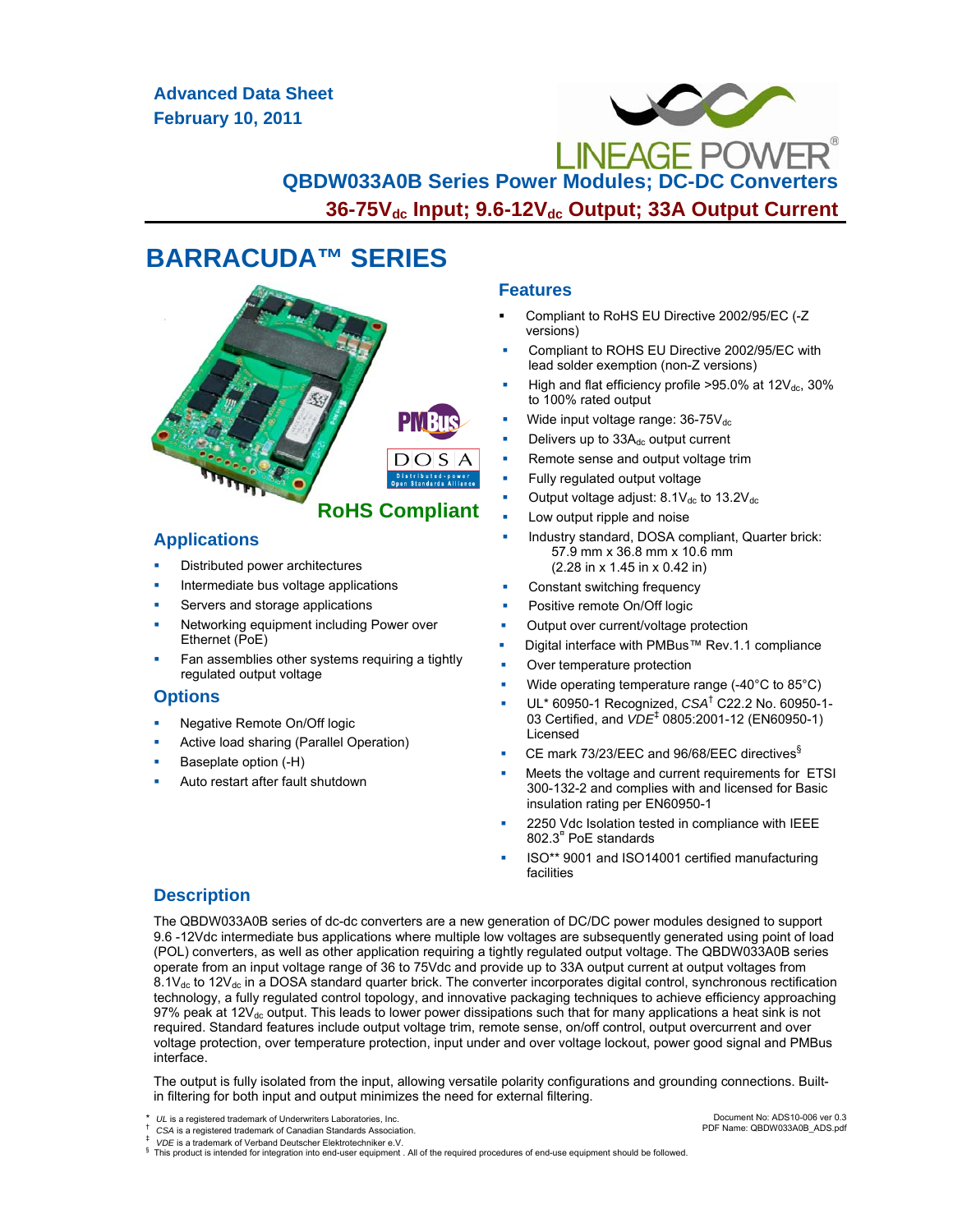### **Absolute Maximum Ratings**

Stresses in excess of the absolute maximum ratings can cause permanent damage to the device. These are absolute stress ratings only, functional operation of the device is not implied at these or any other conditions in excess of those given in the operations sections of the Data Sheet. Exposure to absolute maximum ratings for extended periods can adversely affect device reliability.

| <b>Parameter</b>                                                                                                                                                                                | <b>Device</b> | Symbol              | <b>Min</b> | <b>Max</b> | <b>Unit</b> |
|-------------------------------------------------------------------------------------------------------------------------------------------------------------------------------------------------|---------------|---------------------|------------|------------|-------------|
| Input Voltage*                                                                                                                                                                                  |               |                     |            |            |             |
| Continuous                                                                                                                                                                                      |               | $V_{IN}$            | $-0.3$     | 75         | $V_{dc}$    |
| Operating transient $\leq 100 \text{mS}$                                                                                                                                                        |               |                     |            | 100        | $V_{dc}$    |
| Operating Input transient slew rate, $50V_{\text{IN}}$ to $75V_{\text{IN}}$<br>(Output may exceed regulation limits, no protective<br>shutdowns shall activate, $C_0 = 220 \mu F$ to $C_0$ max) |               |                     |            | 12.5       | $V/\mu s$   |
| Non-operating continuous                                                                                                                                                                        |               | $V_{\text{IN}}$     | 80         | 100        | $V_{dc}$    |
| <b>Operating Ambient Temperature</b>                                                                                                                                                            | All           | $T_A$               | $-40$      | 85         | °C          |
| (See Thermal Considerations section)                                                                                                                                                            |               |                     |            |            |             |
| Storage Temperature                                                                                                                                                                             | All           | ${\sf T}_{\sf stg}$ | $-55$      | 125        | °C          |
| I/O Isolation Voltage (100% factory Hi-Pot tested)                                                                                                                                              | All           |                     |            | 2250       | $V_{dc}$    |

\* Input over voltage protection will shutdown the output voltage when the input voltage exceeds threshold level.

### **Electrical Specifications**

Unless otherwise indicated, specifications apply over all operating input voltage, resistive load, and temperature conditions.

| <b>Parameter</b>                                                                                                                                   | <b>Device</b> | Symbol                    | Min | <b>Typ</b> | <b>Max</b> | <b>Unit</b> |
|----------------------------------------------------------------------------------------------------------------------------------------------------|---------------|---------------------------|-----|------------|------------|-------------|
| <b>Operating Input Voltage</b>                                                                                                                     |               | $V_{IN}$                  | 36  | 48         | 75         | $V_{dc}$    |
| Maximum Input Current                                                                                                                              |               | $I_{IN,max}$              |     |            | 12         | $A_{dc}$    |
| (V <sub>IN</sub> =0V to 75V, $I_0=I_0$ <sub>max</sub> )                                                                                            |               |                           |     |            |            |             |
| Input No Load Current                                                                                                                              | All           |                           |     |            |            |             |
| $(V_{IN} = V_{IN, nom}, I_0 = 0$ , module enabled)                                                                                                 |               | IN, No load               |     | 50         |            | mA          |
| Input Stand-by Current                                                                                                                             | All           |                           |     |            | 10         | mA          |
| $(V_{IN} = V_{IN, nom},$ module disabled)                                                                                                          |               | I <sub>IN, stand-by</sub> |     |            |            |             |
| Inrush Transient                                                                                                                                   | All           | $l^2t$                    |     |            | 1          | $A^2s$      |
| Input Reflected Ripple Current, peak-to-peak<br>(5Hz to 20MHz, 12 $\mu$ H source impedance; $V_{\text{IN}}$ = 48V,<br>$IO= IOmax$ ; see Figure 10) | All           |                           |     | 24         |            | $mAo-p$     |
| Input Ripple Rejection (120Hz)                                                                                                                     | All           |                           |     | 50         |            | dB          |

#### **CAUTION: This power module is not internally fused. An input line fuse must always be used.**

This power module can be used in a wide variety of applications, ranging from simple standalone operation to an integrated part of sophisticated power architecture. To preserve maximum flexibility, internal fusing is not included, however, to achieve maximum safety and system protection, always use an input line fuse. The safety agencies require a fast-acting fuse with a maximum rating of TBD A (see Safety Considerations section). Based on the information provided in this Data Sheet on inrush energy and maximum dc input current, the same type of fuse with a lower rating can be used. Refer to the fuse manufacturer's Data Sheet for further information.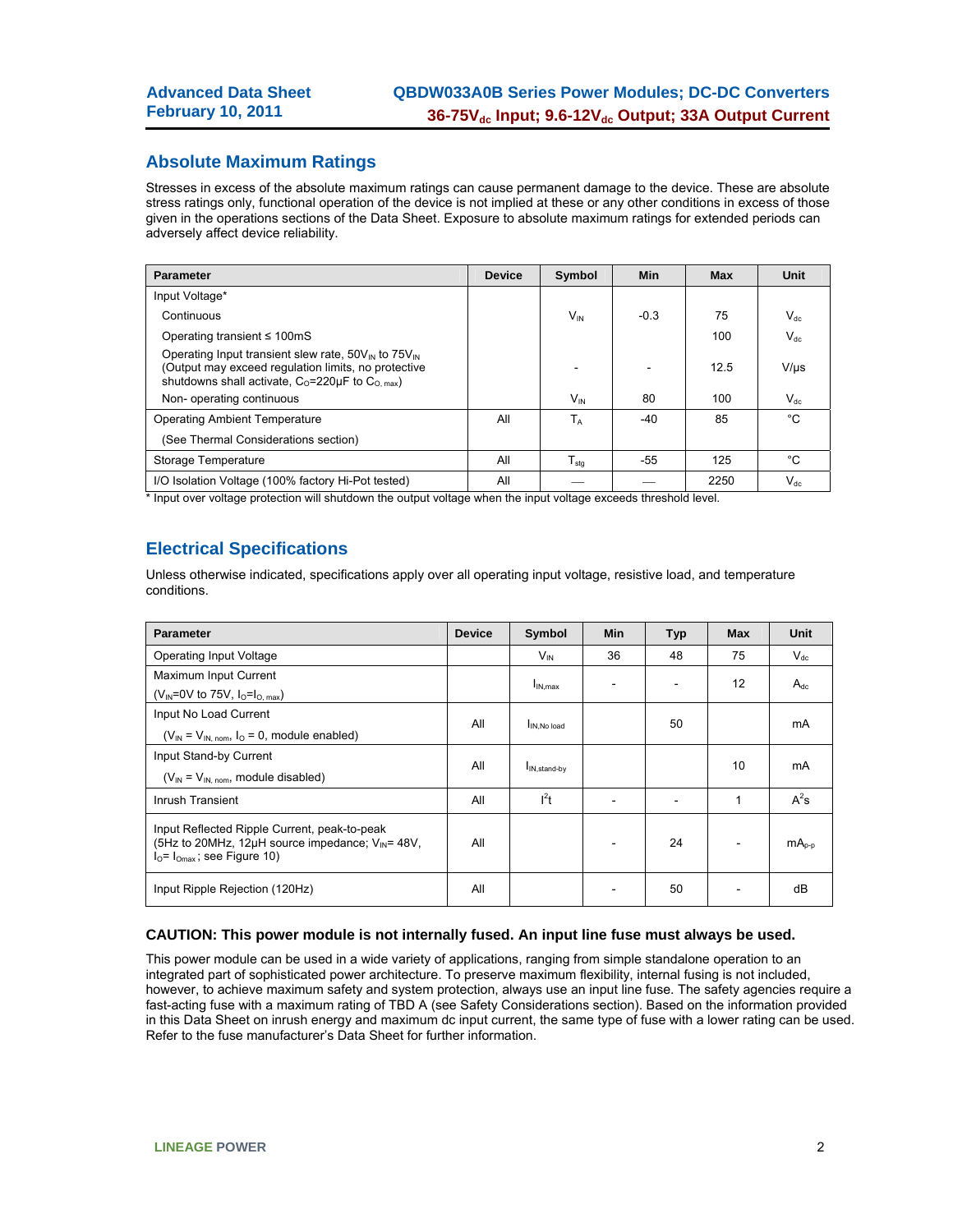### **Electrical Specifications (continued)**

| <b>Parameter</b>                                                                                                                                                          | <b>Device</b> | Symbol             | Min    | <b>Typ</b> | <b>Max</b>               | Unit                    |
|---------------------------------------------------------------------------------------------------------------------------------------------------------------------------|---------------|--------------------|--------|------------|--------------------------|-------------------------|
| Output Voltage Set-point<br>$(V_{IN} = V_{IN.nom}, I_{O} = 15A, T_A = 25^{\circ}C)$                                                                                       | All           | $V_{O, set}$       | 11.84  | 12         | 12.12                    | $V_{dc}$                |
| Output Voltage<br>(Over all operating input voltage, resistive load, and<br>temperature conditions until end of life)                                                     |               | $V_{\Omega}$       | $-3.0$ |            | $+3.0$                   | $% V_{O, set}$          |
| <b>Output Regulation</b>                                                                                                                                                  |               |                    |        |            |                          |                         |
| Line $(V_{IN} = V_{IN\_min}$ to $V_{IN\_max}$ )                                                                                                                           | All           |                    |        |            | 0.2                      | $% V_{O, set}$          |
| Load $(I_0=I_0$ min to $I_0$ max)                                                                                                                                         | All           |                    |        |            | 0.2                      | $\%$ $V_{O, set}$       |
| Temperature ( $T_A$ = -40°C to +85°C)                                                                                                                                     | All           |                    |        |            | 1.0                      | $\%$ $\rm V_{O,\, set}$ |
| Output Voltage Adjustment Range (via Trim resistor<br>or PMBus)                                                                                                           | All           |                    | 8.1    |            | 13.2                     | $V_{dc}$                |
| Output Ripple and Noise on nominal output                                                                                                                                 |               |                    |        |            |                          |                         |
| $(V_{IN} = V_{IN \ nom}$ and $I_0 = I_{O \ nion}$ to $I_{O \ nax}$ )                                                                                                      |               |                    |        |            |                          |                         |
| RMS (5Hz to 20MHz bandwidth)                                                                                                                                              | All           |                    |        | 70         |                          | $mV_{rms}$              |
| Peak-to-Peak (5Hz to 20MHz bandwidth)                                                                                                                                     | All           |                    |        | 200        |                          | $mV_{pk-pk}$            |
| <b>External Output Capacitance</b>                                                                                                                                        | All           | $C_{O. max}$       | 220    |            | 10,000                   | μF                      |
| <b>Output Current</b>                                                                                                                                                     | All           | $\mathsf{I}_0$     | 0      |            | 33                       | $A_{dc}$                |
| Output Current Limit Inception (Adjustable via<br>PMBus)                                                                                                                  | All           | $I_{O, \, lim}$    |        | 40         | $\overline{\phantom{0}}$ | $A_{dc}$                |
| Efficiency ( $V_{IN} = V_{IN.}$ nom, $V_{O} = V_{O.}$ set, $T_A = 25^{\circ}C$ )<br>$IO$ = 50% $IO. max$<br>$IO$ = 100% $IO. max$                                         | All           | η<br>η             |        | 96<br>95   |                          | $\%$<br>$\%$            |
| <b>Switching Frequency</b>                                                                                                                                                |               | $f_{sw}$           |        | TBD        |                          | kHz                     |
| Dynamic Load Response                                                                                                                                                     |               |                    |        |            |                          |                         |
| (dlo/dt=1A/10 $\mu$ s; V <sub>in</sub> =V <sub>in</sub> , nom; T <sub>A</sub> =25°C; Tested<br>with a 10 µF aluminum and a 1.0 µF tantalum<br>capacitor across the load.) |               |                    |        |            |                          |                         |
| Load Change from lo= 50% to 75% of lo, max:<br><b>Peak Deviation</b><br>Settling Time (Vo<10% peak deviation)                                                             | All           | $V_{\rm pk}$<br>t. |        | 300<br>700 |                          | $mV_{\text{pk}}$<br>μS  |
| Load Change from lo= 75% to 50% of lo, max:<br>Peak Deviation<br>Settling Time (Vo<10% peak deviation)                                                                    |               | $V_{pk}$<br>t.     |        | 300<br>700 |                          | $mV_{pk}$<br>μS         |

## **Isolation Specifications**

| <b>Parameter</b>             | <b>Symbol</b>               | Min | Typ  | <b>Max</b> | Unit |
|------------------------------|-----------------------------|-----|------|------------|------|
| <b>Isolation Capacitance</b> | $\mathsf{u}_{\mathsf{iso}}$ | _   | 1000 |            | рF   |
| <b>Isolation Resistance</b>  | $R_{iso}$                   | 10  |      |            | MΩ   |

### **General Specifications**

| <b>Parameter</b>                                                                                |             | <b>Device</b> | Min | Typ        | Max       | Unit  |  |  |
|-------------------------------------------------------------------------------------------------|-------------|---------------|-----|------------|-----------|-------|--|--|
| Calculated Reliability Based upon Telcordia SR-332                                              | <b>MTBF</b> | All           |     | TBD        |           | Hours |  |  |
| Issue 2: Method I, Case 1, $(I0=80\%I0,max, TA=40°C$<br>Airflow = $200$ lfm), $90\%$ confidence | <b>FIT</b>  | All           |     | <b>TBD</b> |           |       |  |  |
| Weight - Open Frame                                                                             |             |               | TBD |            | $g$ (oz.) |       |  |  |
| Weight – with Baseplate option                                                                  |             |               | TBD |            | $g$ (oz.) |       |  |  |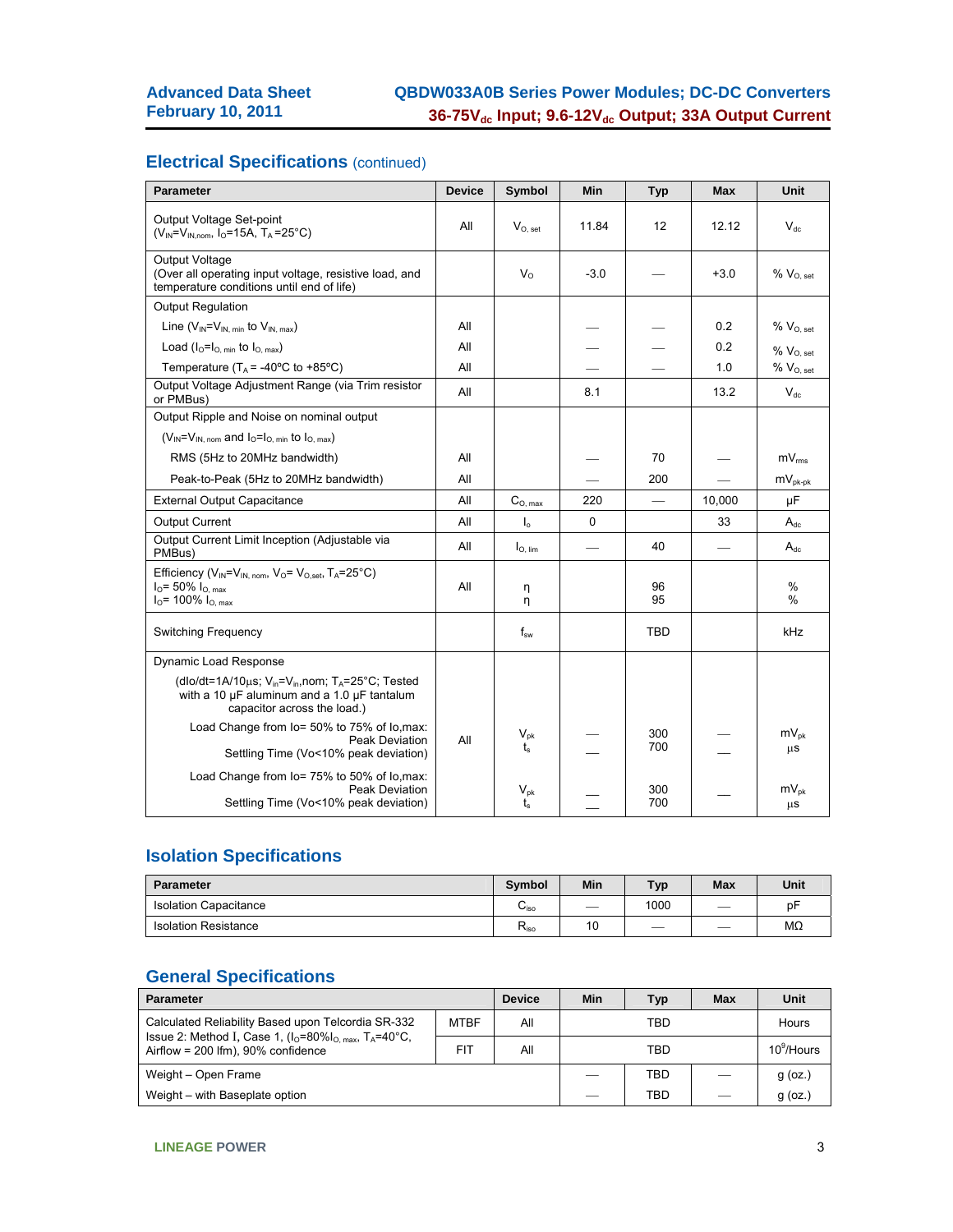### **Feature Specifications**

Unless otherwise indicated, specifications apply over all operating input voltage, resistive load, and temperature conditions. See Feature Descriptions for additional information.

| <b>Parameter</b>                                                                                                                             | <b>Device</b> | Symbol                                      | Min    | <b>Typ</b> | <b>Max</b> | Unit         |
|----------------------------------------------------------------------------------------------------------------------------------------------|---------------|---------------------------------------------|--------|------------|------------|--------------|
| Remote On/Off Signal Interface                                                                                                               |               |                                             |        |            |            |              |
| $(V_{IN} = V_{IN. min}$ to $V_{IN. max}$ , Signal referenced to $V_{IN}$ .<br>terminal)                                                      |               |                                             |        |            |            |              |
| Negative Logic: device code suffix "1"<br>Logic Low = module On, Logic High = module Off                                                     |               |                                             |        |            |            |              |
| Positive Logic: No device code suffix required<br>Logic Low = module Off, Logic High = module On                                             |               |                                             |        |            |            |              |
| Logic Low Specification                                                                                                                      |               |                                             |        |            |            |              |
| On/Off Thresholds:                                                                                                                           |               |                                             |        |            |            |              |
| Remote On/Off Current - Logic Low                                                                                                            | All           | $I_{on/off}$                                | 5      | 10         | 15         | μA           |
| Logic Low Voltage                                                                                                                            | ΑIΙ           | $V_{on/off}$                                | $-0.3$ |            | 0.8        | $V_{dc}$     |
| Logic High Voltage - (Typ = Open Collector)                                                                                                  | All           | $V_{on/off}$                                | 2.0    |            | 3.5        | $V_{dc}$     |
| Logic High maximum allowable leakage current<br>$(V_{on/off} = 2.0 V)$                                                                       | All           | $I_{on/off}$                                |        |            | 4.0        | μA           |
| Maximum voltage allowed on On/Off pin                                                                                                        | All           | $V_{on/off}$                                |        |            | 13.5       | $V_{dc}$     |
| Turn-On Delay and Rise Times                                                                                                                 |               |                                             |        |            |            |              |
| $(l0=l0. max)$ (Adjustable via PMBus)                                                                                                        |               |                                             |        |            |            |              |
| $T_{\text{delay}}$ = Time until $V_{\text{O}}$ = 10% of $V_{\text{O.set}}$ from either<br>application of Vin with Remote On/Off set to On or | All           | $T_{\text{delay}}$<br>Fnable with<br>Vin    |        | <b>TBD</b> |            | ms           |
| operation of Remote On/Off from Off to On with Vin<br>already applied for at least one second.                                               | All           | $T_{\text{delay}}$<br>Enable with<br>on/off |        | <b>TBD</b> |            | ms           |
| $T_{rise}$ = Time for $V_{O}$ to rise from 10% of $V_{O,set}$ to 90%<br>of $V_{O,set}$ . (Adjustable via PMBus)                              |               | $T_{rise}$                                  |        | <b>TBD</b> |            | ms           |
| Output Overvoltage Protection (Adjustable via<br>PMBus)                                                                                      | All           |                                             | 13     |            | 17         | $V_{dc}$     |
| Overtemperature Protection (Adjustable via PMBus)                                                                                            | All           | $T_{ref}$                                   |        | TBD        |            | $^{\circ}$ C |
| (See Feature Descriptions) (Default)                                                                                                         |               |                                             |        |            |            |              |
| Input Undervoltage Lockout (Adjustable via PMBus)                                                                                            |               |                                             |        |            |            |              |
| Turn-on Threshold (Default)                                                                                                                  |               |                                             |        | 34.5       | 36         | $V_{dc}$     |
| Turn-off Threshold (Default)                                                                                                                 |               |                                             | 31     | 31.5       |            | $V_{dc}$     |
| Input Overvoltage Lockout (Adjustable via PMBus)                                                                                             |               |                                             |        |            |            |              |
| Turn-off Threshold (Default)                                                                                                                 |               |                                             |        | 81         | 82         | $V_{dc}$     |
| Turn-on Threshold (Default)                                                                                                                  |               |                                             | 78     | 79         |            | $V_{dc}$     |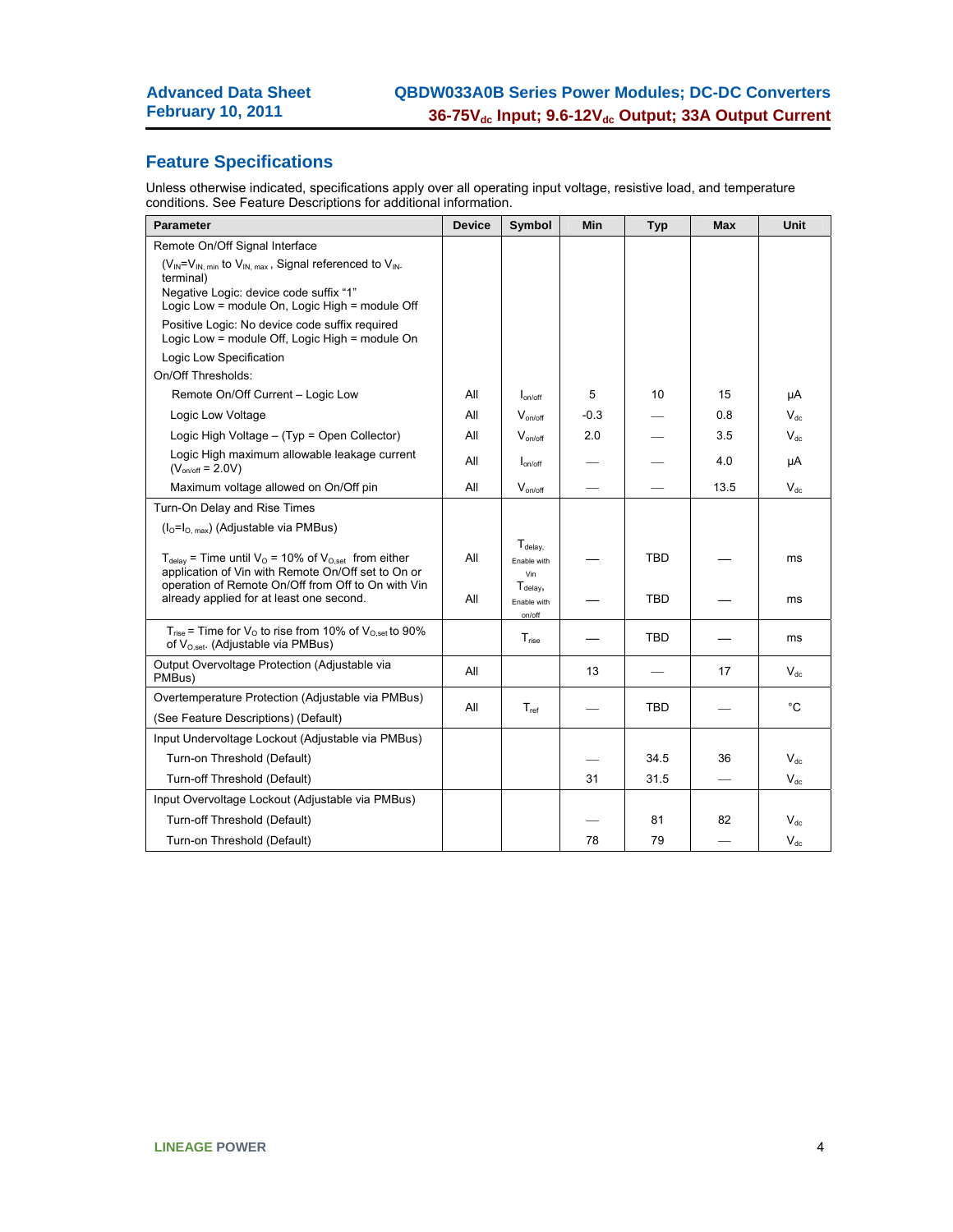#### **Characteristic Curves**

The following figures provide typical characteristics for the QBDW033A0B (12V, 33A) at 25ºC. The figures are identical for either positive or negative Remote On/Off logic.

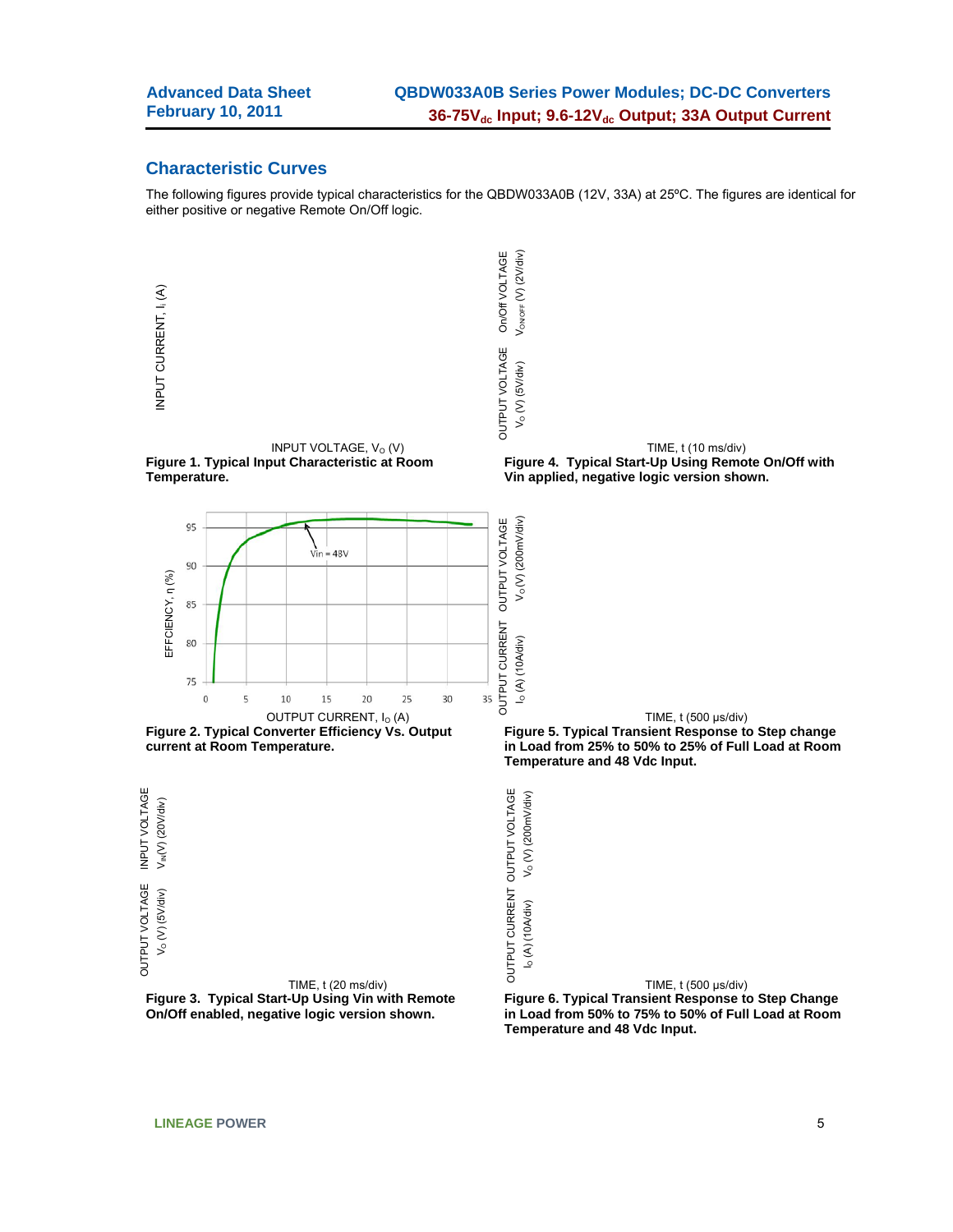### **Characteristic Curves** (continued)



OUTPUT CURRENT, I<sub>O</sub> (A)

**Figure 8. Typical Output Voltage Regulation vs. Output Current at Room Temperature.** 

.

OUTPUT VOLTAGE, VO (V)

OUTPUT VOLTAGE, V<sub>o</sub>(V)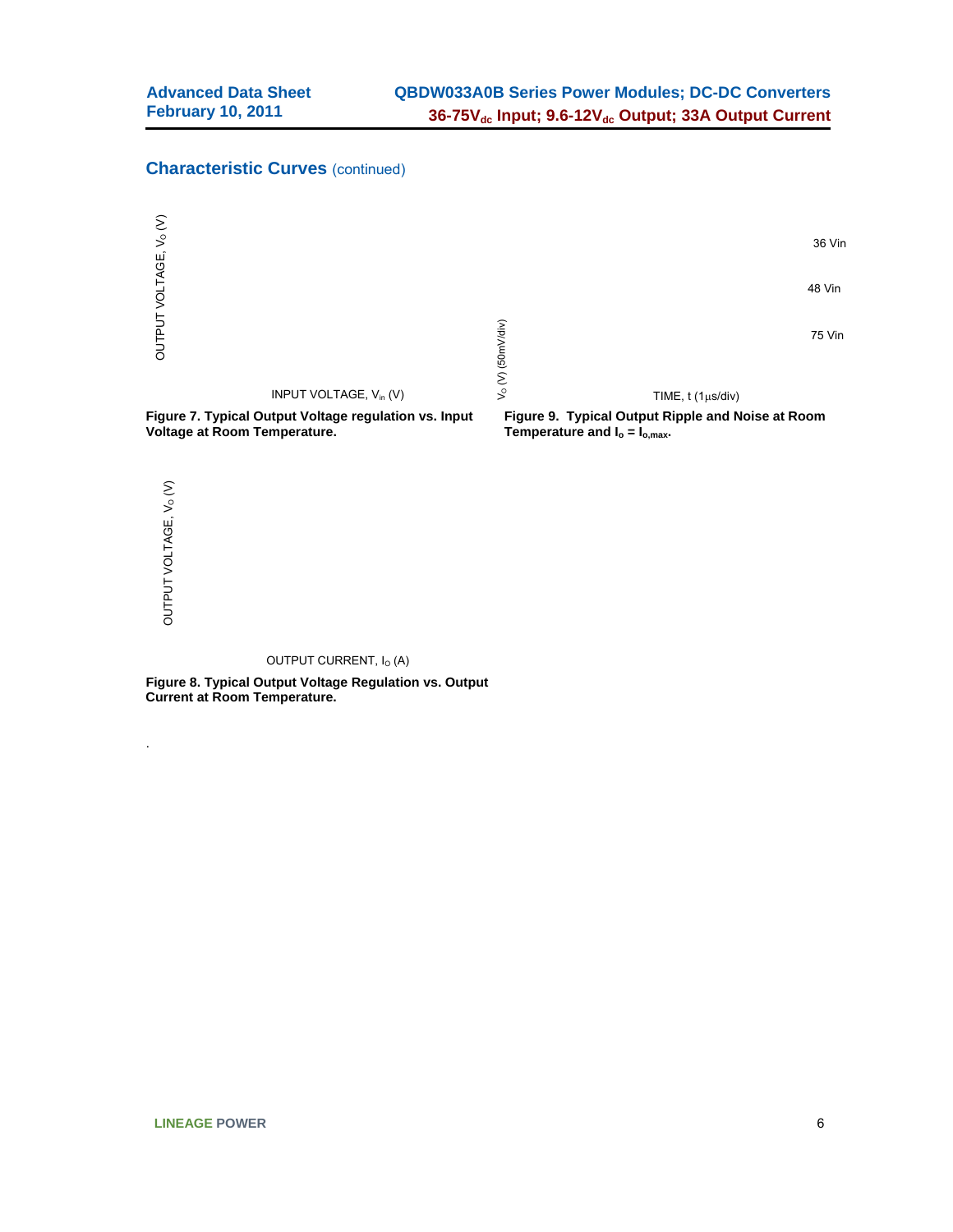### **Test Configurations**



Note: Measure input reflected-ripple current with a simulated source inductance (LTEST) of 12 µH. Capacitor CS offsets possible battery impedance. Measure current as shown above. **Figure 10. Input Reflected Ripple Current Test Setup.** 



8-3299 (F)

Note: Use a 1.0 µF ceramic capacitor and a 10 µF aluminum or tantalum capacitor. Scope measurement should be made using a BNC socket. Position the load between 51 mm and 76 mm (2 in. and 3 in.) from the module.

#### **Figure 11. Output Ripple and Noise Test Setup.**



Note: All measurements are taken at the module terminals. When socketing, place Kelvin connections at module terminals to avoid measurement errors due to socket contact resistance.

$$
\eta\ =\ \bigg(\frac{[V_O(\text{+})-V_O(\text{-})]I_O}{[V_I(\text{+})-V_I(\text{-})]I_I}\bigg)\times 100\ \%
$$

**Figure 12. Output Voltage and Efficiency Test Setup.** 

### **Design Considerations**

#### **Input Source Impedance**

The power module should be connected to a low ac-impedance source. A highly inductive source impedance can affect the stability of the power module. For the test configuration in Figure 10, a 330μF electrolytic capacitor,  $C_{\text{in}}$ , (ESR<0.7 $\Omega$  at 100kHz), mounted close to the power module helps ensure the stability of the unit. If the module is subjected to rapid on/off cycles, a 330μF input capacitor is required. Consult the factory for further application guidelines.

### **Safety Considerations**

For safety-agency approval of the system in which the power module is used, the power module must be installed in compliance with the spacing and separation requirements of the end-use safety agency standard, i.e., UL60950-1, CSA C22.2 No. 60950-1, and VDE EN60950-1.

If the input source is non-SELV (ELV or a hazardous voltage greater than 60 Vdc and less than or equal to 75Vdc), for the module's output to be considered as meeting the requirements for safety extra-low voltage (SELV), all of the following must be true:

- The input source is to be provided with reinforced insulation from any other hazardous voltages, including the ac mains.
- One  $V_{IN}$  pin and one  $V_{OUT}$  pin are to be grounded, or both the input and output pins are to be kept floating.
- The input pins of the module are not operator accessible.
- Another SELV reliability test is conducted on the whole system (combination of supply source and subject module), as required by the safety agencies, to verify that under a single fault, hazardous voltages do not appear at the module's output.
- **Note:** Do not ground either of the input pins of the module without grounding one of the output pins. This may allow a non-SELV voltage to appear between the output pins and ground.

The power module has safety extra-low voltage (SELV) outputs when all inputs are SELV.

The input to these units is to be provided with a maximum TBD A fast-acting (or time-delay) fuse in the unearthed lead.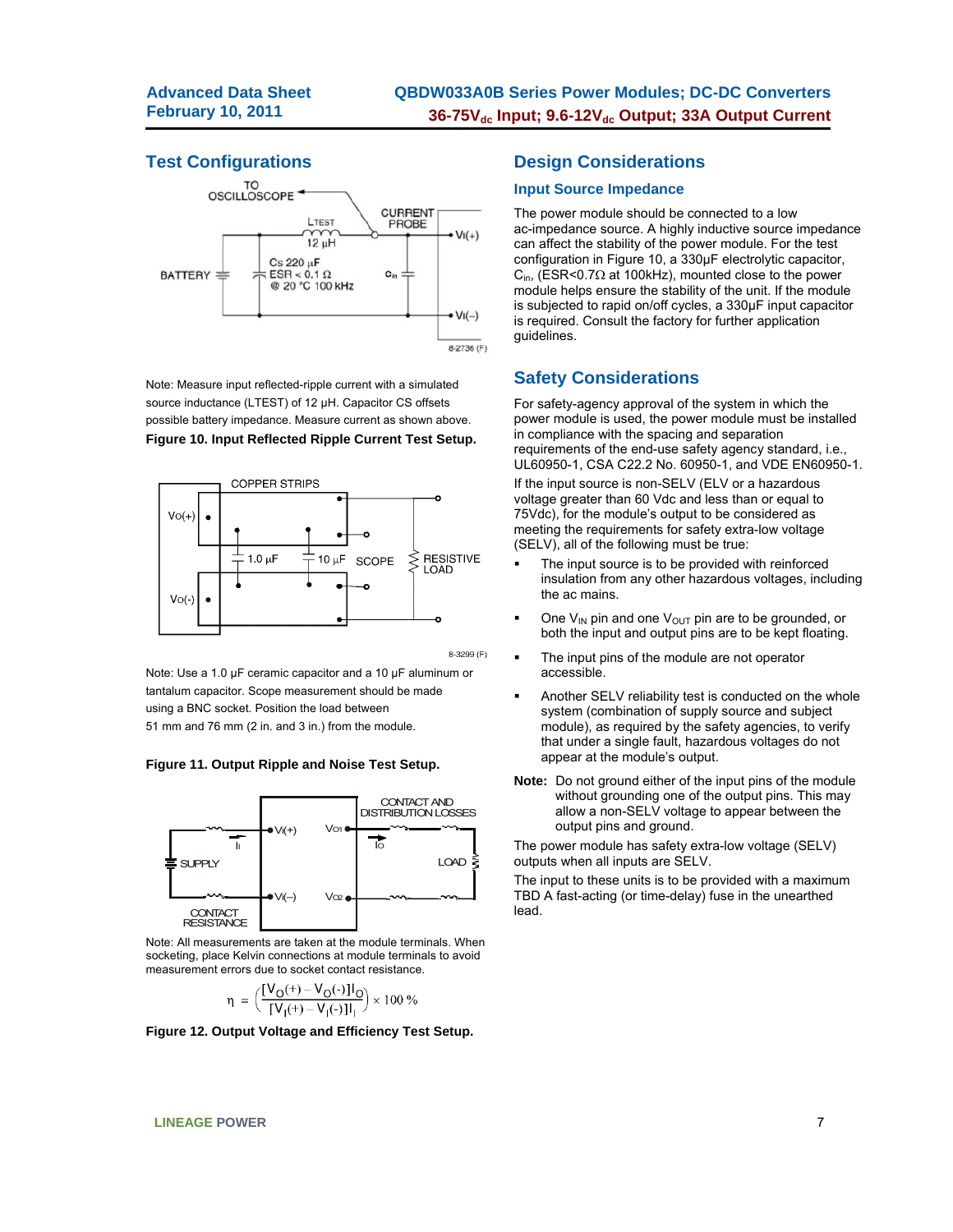### **Feature Descriptions**

#### **OverCurrent Protection**

To provide protection in a fault output overload condition, the module is equipped with internal current-limiting circuitry and can endure current limiting continuously. If the OverCurrent (IOUT\_OC) condition causes the output voltage to fall below tbdV , the module will shut down and remain latched off. The overcurrent latch is reset by either cycling the input power or by toggling the on/off pin for one second. If the output overload condition still exists when the module restarts, it will shut down again. This operation will continue indefinitely until the overcurrent condition is corrected.

A factory configured auto-restart option is also available. An auto-restart feature continually attempts to restore the operation until fault condition is cleared.

The IOUT\_OC \_WARNing and FAULT threshold levels, and IOUT\_OC\_FAULT\_RESPONSE can be reconfigured via the PMBus interface.

#### **Remote On/Off [CONTROL](i)**

The module contains a standard on/off control circuit reference to the  $V_{\text{IN}}(-)$  terminal. Two factory configured remote on/off logic options are available. Positive logic remote on/off turns the module on during a logic-high voltage on the ON/OFF(i) pin, and off during a logic low. Negative logic remote on/off turns the module off during a logic high, and on during a logic low. Negative logic, device code suffix "1," is the factory-preferred configuration. The On/Off(i) circuit is powered from an internal bias supply, derived from the input voltage terminals. To turn the power module on and off, the user must supply a switch to control the voltage between the On/Off(i) terminal and the  $V_{\text{IN}}(-)$ terminal  $(V_{on/off}(i))$ . The switch can be an open collector or equivalent (see Figure 13). A logic low is  $V_{on/off}(i) = -0.3V$  to 0.8V. The typical  $I_{on/off}(i)$  during a logic low is TBD $\mu$ A. The switch should maintain a logic-low voltage while sinking TBDµA. During a logic high, the maximum  $V_{on/off}(i)$ generated by the power module is TBDV. The maximum allowable leakage current of the switch at  $V_{on/off}(i) = 2.0V$  is TBDµA. If using an external voltage source, the maximum voltage  $V_{on/off}(i)$  on the pin is TBDV with respect to the  $V_{IN}(-)$ terminal.

If not using the remote on/off feature, perform one of the following to turn the unit on:

For negative logic, short ON/OFF(i) pin to  $V_{IN}(-)$ . For positive logic: leave ON/OFF(i) pin open.



**LINEAGE POWER** 8 **Figure 13. Remote On/Off Implementation.** 

#### **Remote On/Off [CONTROL](o)**

The module contains an configurable on/off control circuit reference to the  $V_0$ (-) terminal. Two factory configured remote on/off logic options are available. Positive logic remote on/off turns the module on during a logic-high voltage on the ON/OFF pin, and off during a logic low. Negative logic remote on/off turns the module off during a logic high, and on during a logic low. The logic of the ON/OFF(o) pin shall match the logic of the ON/OFF(i) pin. Negative logic, device code suffix "1," is the factorypreferred configuration. The On/Off(o) circuit is powered from an internal bias supply, derived from the output bias voltage. To turn the power module on and off, the user must supply a switch to control the voltage between the On/Off (o) terminal and the  $V_O(-)$  terminal ( $V_{on/off}(o)$ ). The switch can be an open collector or equivalent (see Figure 13). A logic low is  $V_{on/off}(o) = -0.3V$  to 0.8V. The typical  $I_{on/off}(o)$ during a logic low is TBDµA. The switch should maintain a logic-low voltage while sinking TBDµA. During a logic high, the maximum  $V_{on/off}$ (o) generated by the power module is TBDV. The maximum allowable leakage current of the switch at  $V_{on/off}(o) = 2.0V$  is TBDµA. If using an external voltage source, the maximum voltage  $V_{on/off}$  on the pin is TBDV with respect to the  $V_i(-)$  terminal.

If not using the remote on/off feature, perform one of the following to turn the unit on:

For negative logic, short ON/OFF( $o$ ) pin to  $V_i(-)$ .

For positive logic: leave ON/OFF(o) pin open.

When both On/Off(i) and On/Off(o) are present, the module shall operate if either is asserted. Using Mfgr\_Specif commands, it shall be possible to reconfigure the On/Off logic between positive and negative via PMBus, and it shall also be possible to reconfigure the combination of On/Off(i) and On/Off(o) from OR to AND for module operation.

#### **Output Overvoltage Protection**

The output overvoltage protection consists of a control circuit, independent of the primary regulation loop, that monitors the voltage on the output terminals and clamps the voltage when it exceeds the overvoltage set point. The control loop of the clamp has a higher voltage set point than the primary loop. This provides a redundant voltage control that reduces the risk of output overvoltage.

#### **Overtemperature Protection**

These modules feature an overtemperature protection circuit to safeguard against thermal damage. The circuit shuts down and latches off the module when the maximum device reference temperature is exceeded. The module can be restarted by cycling the dc input power for at least one second or by toggling the remote on/off signal for at least one second.

#### **Input Under/Over voltage Lockout**

At input voltages above or below the input under/over voltage lockout limits, module operation is disabled. The module will begin to operate when the input voltage level changes to within the under and overvoltage lockout limits.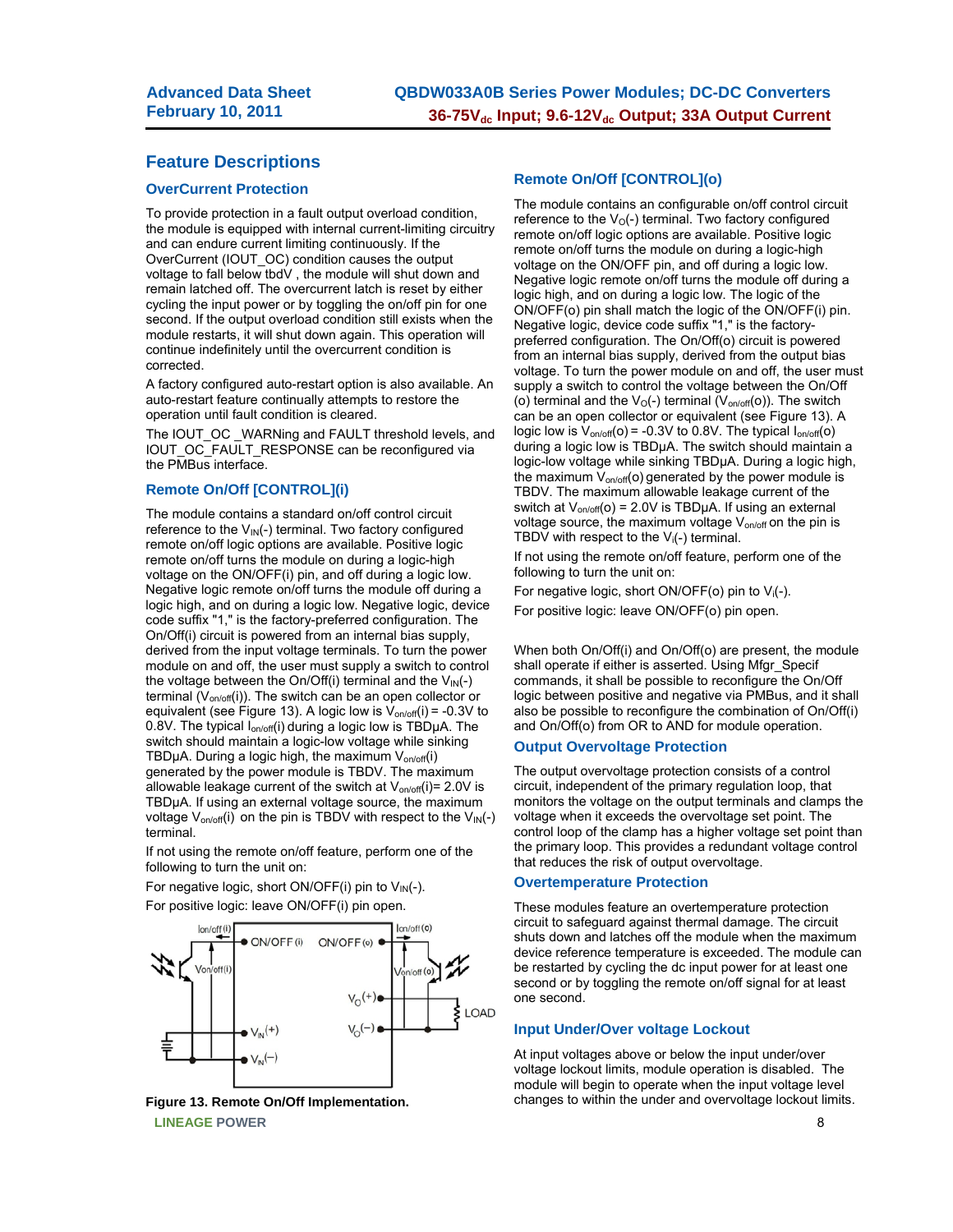### **Feature Descriptions (continued) Remote Sense**

Remote sense minimizes the effects of distribution losses by regulating the voltage at the remote-sense connections (See Figure 11). The voltage between the remote-sense pins and the output terminals must not exceed the output voltage sense range given in the Feature Specifications table:

 $[V<sub>O</sub>(+) - V<sub>O</sub>(-) ] - [SENSE(+) - SENSE(-)] \le 0.5 V$ 

Although the output voltage can be increased by both the remote sense and by the trim, the maximum increase for the output voltage is not the sum of both. The maximum increase is the larger of either the remote sense or the trim.

The amount of power delivered by the module is defined as the voltage at the output terminals multiplied by the output current. When using remote sense and trim, the output voltage of the module can be increased, which at the same output current would increase the power output of the module. Care should be taken to ensure that the maximum output power of the module remains at or below the maximum rated power (Maximum rated power = Vo,set x Io,max).



**Figure 11. Circuit Configuration for remote sense** 

#### **Configurable Control Pins**

**.**

The QBDW033A0B contains two configurable control pins, T/C1 and C2, referenced to the module secondary SIGGND. See Mechanical Views for pin locations. The following table list the available factory configurations for the functions assigned to these pins. Additional configurations can accomplished via the PMBus interface. Following the tables, there is a feature description for each function.

|               | <b>Pin Designation/Function</b> | <b>Factory</b>     |
|---------------|---------------------------------|--------------------|
| T/C1          | C2                              | Configuration      |
| Trim TM       | Power Good PG                   | Modules without -P |
| Load Share CS | Power Good PG                   | Modules with -P    |

**C2 Pin Designation/Function Configurable via PMBus** Power Good PG On/Off(o)

#### **Trim, Output Voltage Programming, TM**

Trimming allows the output voltage set point to be increased or decreased; this is accomplished by connecting an external resistor between the TRIM pin and either the  $V<sub>O</sub>(+)$  pin or the  $V<sub>O</sub>(-)$  pin.



#### **Figure 12. Circuit Configuration to Trim Output Voltage.**

Connecting an external resistor  $(R_{trim-down})$  between the T/C1 pin and the Vo(-) (or Sense(-)) pin decreases the output voltage set point. To maintain set point accuracy, the trim resistor tolerance should be ±1.0%.

The following equation determines the required external resistor value to obtain a percentage output voltage change of Δ%

$$
R_{trim-down} = \left[\frac{511}{\Delta\%} - 10.22\right] K\Omega
$$
  
Where 
$$
\Delta\% = \left(\frac{V_{o,set} - V_{desired}}{V_{o,set}}\right) \times 100
$$

For example, to trim-down the output voltage of the module by 20% to 9.6V, Rtrim-down is calculated as follows:

$$
\Delta\% = 20
$$
  

$$
R_{trim-down} = \left[\frac{511}{20} - 10.22\right] K\Omega
$$
  

$$
R_{trim-down} = 15.3 k\Omega
$$

Connecting an external resistor  $(R_{\text{trim-up}})$  between the T/C1 pin and the  $V_0(+)$  (or Sense  $(+)$ ) pin increases the output voltage set point. The following equations determine the required external resistor value to obtain a percentage output voltage change of Δ%:

$$
R_{trim-up} = \left[\frac{5.11 \times V_{o, set} \times (100 + \Delta\%)}{1.225 \times \Delta\%} - \frac{511}{\Delta\%} - 10.22\right] K\Omega
$$
  
Where 
$$
\Delta\% = \left(\frac{V_{desired} - V_{o, set}}{V_{o, set}}\right) \times 100
$$

For example, to trim-up the output voltage of the module by 5% to 12.6V,  $R_{trim-up}$  is calculated is as follows:

 $\sim$ 

$$
\Delta\% = 5
$$
  

$$
R_{\text{trim-up}} = \left[\frac{5.11 \times 12.0 \times (100 + 5)}{1.225 \times 5} - \frac{511}{5} - 10.22\right] K\Omega
$$
  

$$
R_{\text{trim-up}} = 102.2 K\Omega
$$

#### **LINEAGE POWER** 9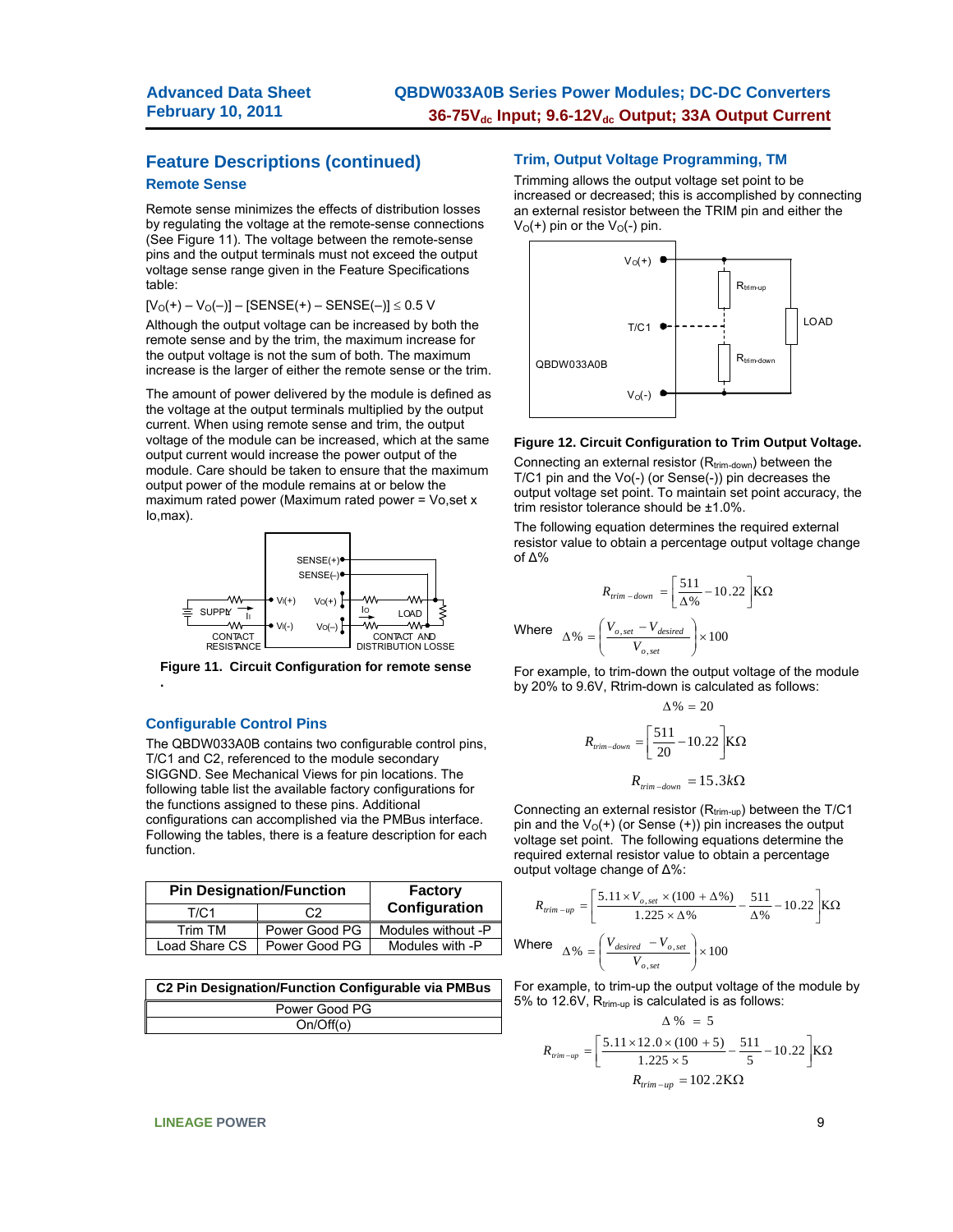### **Feature Descriptions (continued)**

The voltage between the  $Vo(+)$  and  $Vo(-)$  terminals must not exceed the minimum output overvoltage protection value shown in the Feature Specifications table. This limit includes any increase in voltage due to remote-sense compensation and output voltage set-point adjustment trim.

Although the output voltage can be increased by both the remote sense and by the trim, the maximum increase for the output voltage is not the sum of both. The maximum increase is the larger of either the remote sense or the trim. The amount of power delivered by the module is defined as the voltage at the output terminals multiplied by the output current. When using remote sense and trim, the output voltage of the module can be increased, which at the same output current would increase the power output of the module. Care should be taken to ensure that the maximum output power of the module remains at or below the maximum rated power (Maximum rated power =  $V_{O,set}$  x  $I_{\text{O,max}}$ ).

#### **Active Load Sharing, CS**

For additional power requirements, the QBDW033A0B power module can be configured for parallel operation with active load sharing. Good layout techniques should be observed for noise immunity when using multiple units in parallel. To implement active load sharing, the following requirements should be followed:

- The Vout(+) and Vout(-) planes of all parallel modules must be connected together with output traces from each module as short as possible to common power planes.
- The SENSE(+) and SENSE(-) connections to each module should come from a single point in each power plane.
- The current share (CS) pins of all units in parallel must be connected together. The path of these connections should be as direct as possible. SIGGND is the return for the CS signal for each module; therefore, all modules in parallel must use the same SIGGND.
- These modules contain circuitry to block reverse current flow upon start-up, when output voltage is present from other parallel modules, eliminating the requirement for external output ORing devices. However, output ORing devices should be used, if fault tolerance is desired in parallel applications.
- When not using the parallel feature, leave the CS open.

#### **Power Good, PG**

The QBDW033A0B modules provide a Power Good (PG) signal that is implemented with an open-drain output to indicate that the output voltage is within the regulation limits of the power module. The PG signal will be de-asserted to a low state if any condition such as overtemperature, overcurrent or loss of regulation occurs that would result in the output voltage going ±TBD% outside the setpoint value. The PG terminal should be connected through a pullup resistor (suggested value TBDK $\Omega$ ) to a source of TBDV<sub>dc</sub> or less.

#### **Thermal Considerations**

The power modules operate in a variety of thermal environments and sufficient cooling should be provided to help ensure reliable operation.

Thermal considerations include ambient temperature, airflow, module power dissipation, and the need for increased reliability. A reduction in the operating temperature of the module will result in an increase in reliability. The thermal data presented here is based on physical measurements taken in a wind tunnel.

Heat-dissipating components are mounted on the top side of the module. Heat is removed by conduction, convection and radiation to the surrounding environment. Proper cooling can be verified by measuring the thermal reference temperature (TH<sub>x</sub>). Peak temperature (TH<sub>x</sub>) occurs at the position indicated in Figure 14 and 15. For reliable operation this temperature should not exceed the listed temperature threshold.

**Figure 14. Location of the thermal reference temperature TH.** 

.

**Figure 15. Location of the thermal reference temperature TH3 for Baseplate module.**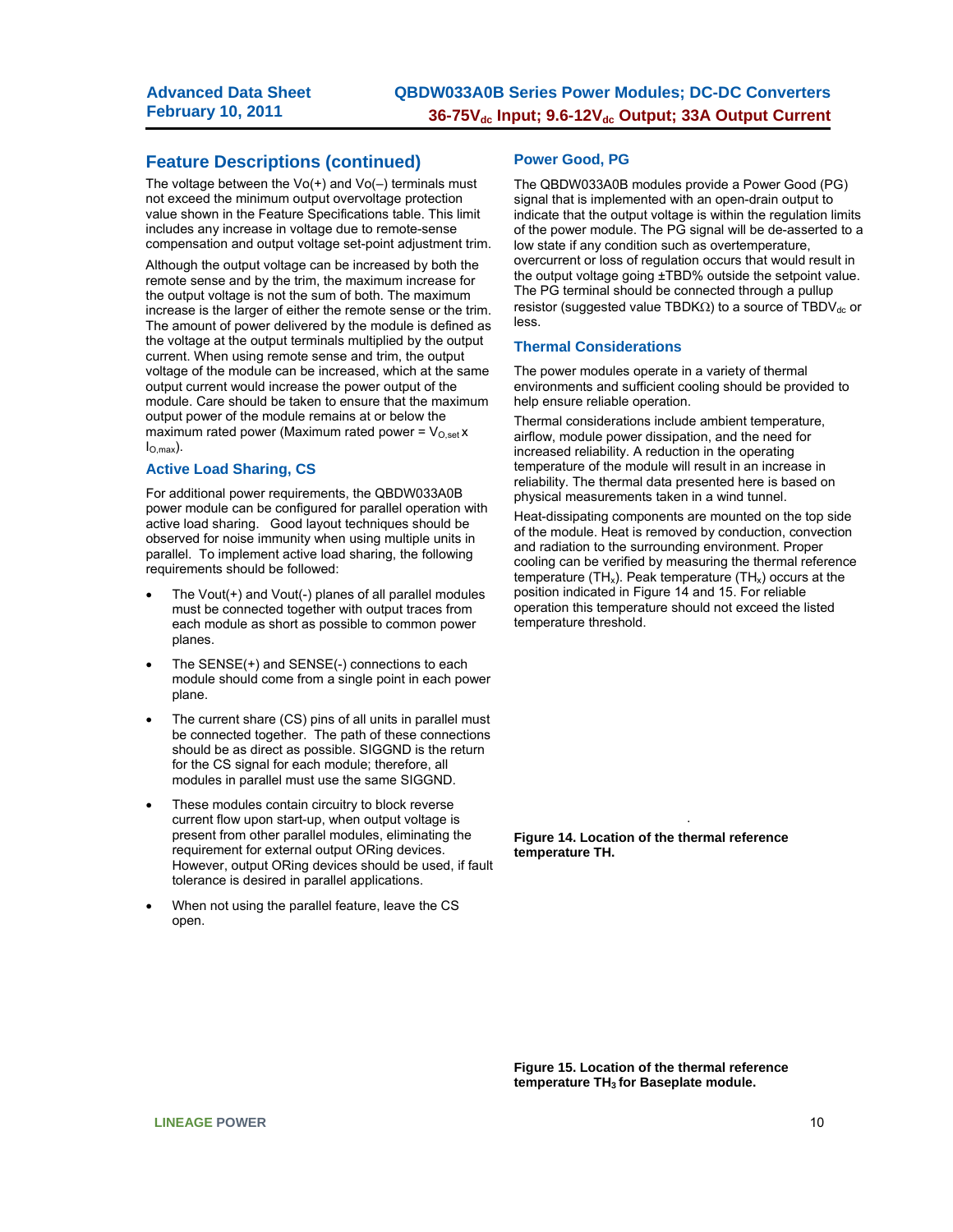### **Feature Descriptions (continued)**

The output power of the module should not exceed the rated power for the module as listed in the Ordering Information table.

Although the maximum  $TH_x$  temperature of the power modules is 110 °C - 125 °C, you can limit this temperature to a lower value for extremely high reliability.

Please refer to the Application Note "Thermal Characterization Process For Open-Frame Board-Mounted Power Modules" for a detailed discussion of thermal aspects including maximum device temperatures.

#### **Heat Transfer via Convection**

Increased airflow over the module enhances the heat transfer via convection. The thermal derating of figure 16 shows the maximum output current that can be delivered by each module in the indicated orientation without exceeding the maximum  $TH_x$  temperature versus local ambient temperature  $(T_A)$  for air flows of, Natural Convection, 1 m/s (200 ft./min), 2 m/s (400 ft./min).

The use of Figures 16 is shown in the following example: **Example** 

What is the minimum airflow necessary for a QBDW033A0B operating at  $V_1$  = 48 V, an output current of 22A, and a maximum ambient temperature of 70 °C in transverse orientation.

Solution:

Given:  $V_{in}$ = 48V,  $I_{O}$  = 22A,  $T_{A}$  = 70 °C Determine required airflow (V) (Use Figure 16):  $V =$  tbd or greater.

OUTPUT CURRENT, IO (A) OUTPUT CURRENT, I<sub>O</sub> (A)

LOCAL AMBIENT TEMPERATURE,  $T_A$  (°C) **Figure 16. Output Current Derating for the Open Frame QBDW033A0B in the Transverse Orientation; Airflow Direction from Vin(+) to Vin(-); Vin = 48V.**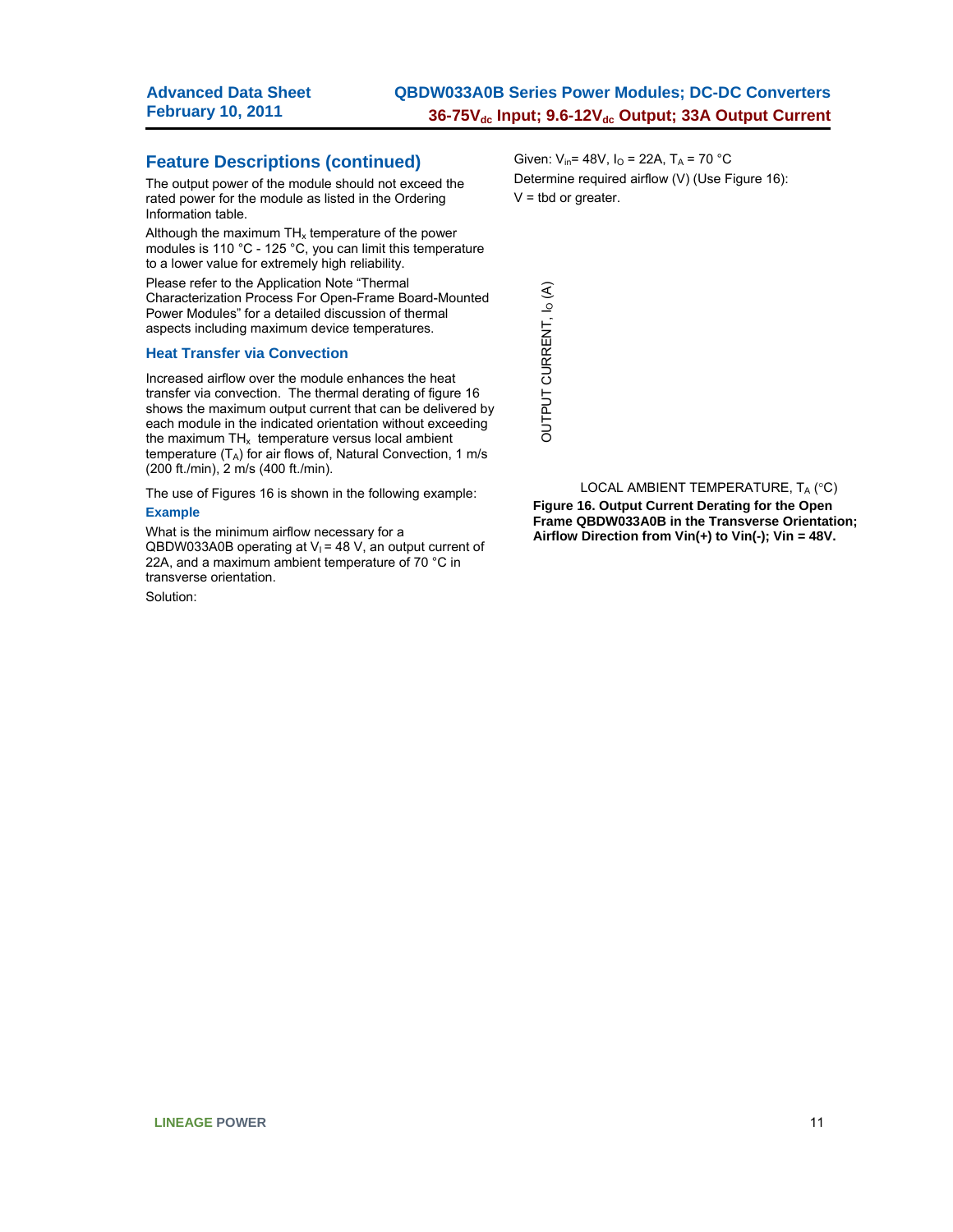### **Layout Considerations**

The QBDW033 power module series are low profile in order to be used in fine pitch system card architectures. As such, component clearance between the bottom of the power module and the mounting board is limited. Avoid placing copper areas on the outer layer directly underneath the power module. Also avoid placing via interconnects underneath the power module.

For additional layout guide-lines, refer to FLTR100V10 Data Sheet.

### **Through-Hole Lead-Free Soldering Information**

The RoHS-compliant, Z version, through-hole products use the SAC (Sn/Ag/Cu) Pb-free solder and RoHS-compliant components. The non-Z version products use lead-tin (Pb/Sn) solder and RoHS-compliant components. Both version modules are designed to be processed through single or dual wave soldering machines. The pins have an RoHS-compliant, pure tin finish that is compatible with both Pb and Pb-free wave soldering processes. A maximum preheat rate of  $3^{\circ}$ C/s is suggested. The wave preheat process should be such that the temperature of the power module board is kept below  $210^{\circ}$ C. For Pb solder, the recommended pot temperature is 260°C, while the Pb-free solder pot is 270°C max. Not all RoHS-compliant throughhole products can be processed with paste-through-hole Pb or Pb-free reflow process. If additional information is needed, please consult with your Lineage Power representative for more details.

### **Post Solder Cleaning and Drying Considerations**

Post solder cleaning is usually the final circuit-board assembly process prior to electrical board testing. The result of inadequate cleaning and drying can affect both the reliability of a power module and the testability of the finished circuit-board assembly. For guidance on appropriate soldering, cleaning and drying procedures, refer to Lineage Power *Board Mounted Power Modules: Soldering and Cleaning* Application Note (AP01-056EPS).

### **PMBus**

The QBDW033A0B series is equipped with a digital PMBus interface to allow the module to be configured, and

communicate with system controllers. Detailed timing and electrical characteristics of the PMBus can be found in the PMB Power Management Protocol Specification, Part 1, revision 1.1, available at http://pmbus.org. The QBDW033A0B supports both the 100kHz and 400kHz bus timing requirements. The QBDW033A0B is permitted to stretch the clock, as long as it does not exceed the maximum clock LO period of 35ms. All communication over the QBDW033A0B device PMBus interface is required to support the Packet Error Checking (PEC) scheme. The PMBus master must generate the correct PEC byte for all transactions and check the PEC byte returned by the QBDW033A0B.

The QBDW033A0B supports a subset of the commands in the PMBus 1.1 specification. Most all of the controller parameters can be programmed using the PMBus and stored as defaults for later use. All commands that require data input or output use the linear format. The exponent of the data words is fixed at a reasonable value for the command and altering the exponent is not supported. Direct format data input or output is not supported by the QBDW033A0B. The supported commands are described in greater detail below.

The QBDW033A0B also supports the SMBALERT response protocol. The SMBALERT response protocol is a mechanism by which a slave (the QBDW033A0B) can alert the bus master that it wants to talk. The master processes this event and simultaneously addresses all slaves on the bus (that support the protocol) through the alert response address. Only the slave(s) that caused the alert acknowledges this request. The host performs a modified receive byte operation to get the slave's address. At this point, the master can use the PMBus status commands to query the slave that caused the alert. For more information on the SMBus alert response protocol, see the System Management Bus (SMBus) specification.

The QBDW033A0B contains non-volatile memory that is used to store configuration settings and scale factors. The settings programmed into the device are not automatically saved into this non-volatile memory though. The STORE\_DEFAULT\_ALL command must be used to commit the current settings to non-volatile memory as device defaults. The settings that are capable of being stored in non-volatile memory are noted in their detailed descriptions.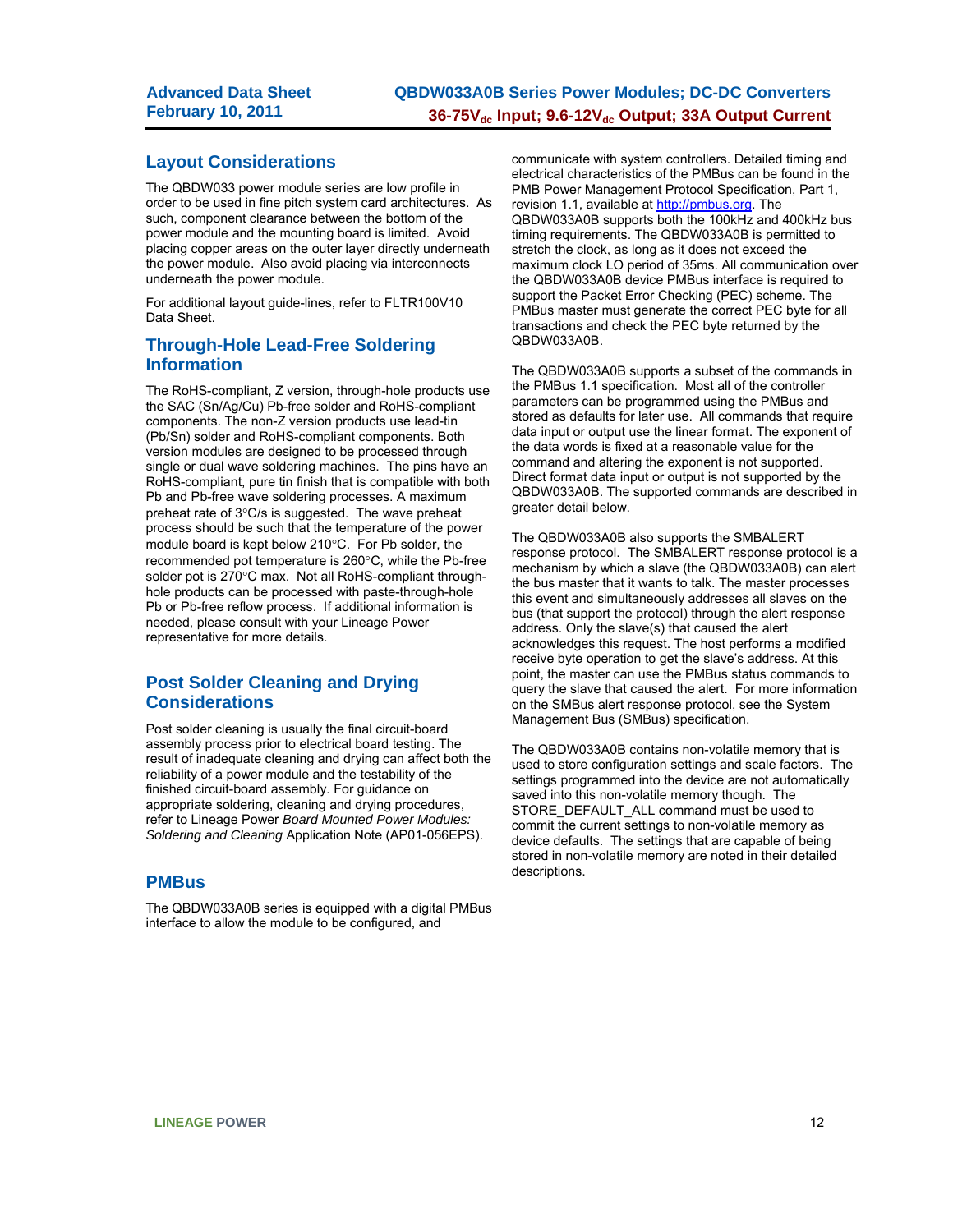### **Supported PMBus Commands**

### **Memory PMBus Management**

| Cmd<br>Code | <b>Command Name</b>          | Transaction<br>Type | Number<br>of Data<br><b>B</b> vtes | Data<br><b>Description</b> | <b>Access</b> | Min |  | Max Default Resolution Steps | Units |
|-------------|------------------------------|---------------------|------------------------------------|----------------------------|---------------|-----|--|------------------------------|-------|
|             | 0 3 h CLEAR FAULTS           | Send Byte           |                                    |                            |               |     |  |                              |       |
|             | 11 h STORE DEFAULT ALL       | Send Byte           |                                    |                            |               |     |  |                              |       |
|             | 12 h RESTORE DEFAULT ALL     | Send Byte           |                                    |                            |               |     |  |                              |       |
|             | 79 h STATUS WORD             | Read Word           |                                    |                            |               |     |  |                              |       |
|             | 7 E h STATUS CML             | Read Byte           |                                    |                            |               |     |  |                              |       |
|             | F 0 h MFR MODULE DATE LOC SN | Read Word           |                                    |                            |               |     |  |                              |       |

### **Output Voltage PMBus Management**

| C <sub>md</sub> | <b>Command Name</b>              | Transaction | Number         | Data        |                         |     |  |                              |             |
|-----------------|----------------------------------|-------------|----------------|-------------|-------------------------|-----|--|------------------------------|-------------|
| Code            |                                  | Type        | of Data        | Description | <b>Access</b>           | Min |  | Max Default Resolution Steps | Units       |
|                 | 0 1 h OPERATION                  | R/W Byte    |                |             | <b>CUSTOMER R/W</b>     |     |  |                              |             |
|                 | 02 h ON OFF CONFIG               | R/W Byte    |                |             | <b>CUSTOMER R/W</b>     |     |  |                              |             |
|                 | 2 1 h VOUT COMMAND               | R/W Word    |                | ∟inear      | <b>CUSTOMER R/W</b>     |     |  |                              | $\vee$      |
|                 | 23 h VOUT CAL OFFSET             | R/W Word    |                | Linear      | <b>FACTORY R/W ONLY</b> |     |  |                              | v           |
|                 | 25 h VOUT MARGIN HIGH            | R/W Word    |                | Linear      | <b>CUSTOMER R/W</b>     |     |  |                              | v           |
|                 | 26 h VOUT MARGIN LOW             | R/W Word    | 2              | Linear      | <b>CUSTOMER R/W</b>     |     |  |                              | V           |
|                 | 28 h VOUT DROOP                  | R/W Word    | 2              | Linear      | <b>CUSTOMER R/W</b>     |     |  |                              | $mV/A$ (m?) |
|                 | 40 h VOUT OV FAULT LIMIT         | R/W Word    | 2              | Linear      | <b>CUSTOMER R/W</b>     |     |  |                              | v           |
|                 | 4 1 h VOUT OV FAULT RESPONSE     | R/W Byte    |                |             | <b>CUSTOMER R/W</b>     |     |  |                              |             |
|                 | 60 h TON DELAY                   | R/W Word    |                | Linear      | <b>CUSTOMER R/W</b>     |     |  |                              | mS          |
|                 | 6 1 h TON RISE                   | R/W Word    |                | Linear      | <b>CUSTOMER R/W</b>     |     |  |                              | mS          |
|                 | 7 A h STATUS VOUT                | Read Byte   |                |             |                         |     |  |                              |             |
|                 | 8 B h READ VOUT                  | Read Word   |                |             |                         |     |  |                              |             |
|                 | D 0 h MFR VOUT READ CAL GAIN     | R/W Word    |                |             |                         |     |  |                              |             |
|                 | D 1 h MFR VOUT READ CAL OFFSET   | R/W Word    | $\overline{2}$ |             |                         |     |  |                              |             |
|                 | D 4 h MFR LOOP COMP BREAKS       | R/W Word    | $\overline{2}$ |             |                         |     |  |                              |             |
|                 | E 1 h MFR MULTI ON OFF PIN CONFI | R/W Word    | $\overline{2}$ |             |                         |     |  |                              |             |

#### **Input Voltage PMBus Management**

| C <sub>md</sub> | <b>Command Name</b>           | Transaction | Number  | Data               | <b>Access</b> | Min |                             | Max Default Resolution Steps | Units |
|-----------------|-------------------------------|-------------|---------|--------------------|---------------|-----|-----------------------------|------------------------------|-------|
| Code            |                               | Tvpe        | of Data | <b>Description</b> |               |     |                             |                              |       |
|                 | 3 5 h VIN ON                  | R/W Word    |         | Linear             |               |     |                             |                              |       |
|                 | 36 h VIN OFF                  | R/W Word    |         | Linear             |               |     |                             |                              |       |
|                 | 55 h VIN OV FAULT LIMIT       | R/W Word    |         | Linear             |               |     |                             |                              |       |
|                 | 56 h VIN OV FAULT RESPONSE    | R/W Byte    |         |                    |               |     | 10.5.1. Response To Voltage |                              |       |
|                 | 7 C h STATUS INPUT            | Read Byte   |         |                    |               |     |                             |                              |       |
|                 | 88 h READ VIN                 | Read Word   |         |                    |               |     |                             |                              |       |
|                 | D 2 h MFR VIN READ CAL GAIN   | R/W Word    |         |                    |               |     |                             |                              |       |
|                 | D 3 h MFR VIN READ CAL OFFSET | R/W Word    |         |                    |               |     |                             |                              |       |

#### **Output Current PMBus Management**

| Cmd  | <b>Command Name</b>         | <b>Fransaction</b> | Number  | Data               | <b>Access</b> | Min |                             | Max Default Resolution Steps | Units |
|------|-----------------------------|--------------------|---------|--------------------|---------------|-----|-----------------------------|------------------------------|-------|
| Code |                             | Type               | of Data | <b>Description</b> |               |     |                             |                              |       |
|      | 4 6 h IOUT OC FAULT LIMIT   | R/W Word           |         | Linear             |               |     |                             |                              |       |
|      | 47 h IOUT OC FAULT RESPONSE | R/W Byte           |         |                    |               |     | 10.5.1. Response To Voltage |                              |       |
|      | 4 A h IOUT OC WARN LIMIT    | R/W Word           |         | ∟inear             |               |     |                             |                              |       |
|      | 7 B h STATUS IOUT           | Read Byte          |         |                    |               |     |                             |                              |       |
|      | 8 C h READ IOUT             | Read Word          |         |                    |               |     |                             |                              |       |

#### **Temperature Protection PMBus Management**

| C <sub>md</sub> | <b>Command Name</b>        | Transaction | Number  | Data               |               | Min |                             | Max Default Resolution Steps | Units |
|-----------------|----------------------------|-------------|---------|--------------------|---------------|-----|-----------------------------|------------------------------|-------|
| Code            |                            | Tvpe        | of Data | <b>Description</b> | <b>Access</b> |     |                             |                              |       |
|                 | 4 F h OT FAULT LIMIT       | R/W Word    |         | Linear             |               |     |                             |                              |       |
|                 | 50 h OT FAULT RESPONSE     | R/W Byte    |         |                    |               |     | 10.5.1. Response To Voltage |                              |       |
|                 | 51 h OT WARN LIMIT         | R/W Word    |         | Linear             |               |     |                             |                              |       |
|                 | 7 D h STATUS TEMPERATURE 1 | Read Byte   |         |                    |               |     |                             |                              |       |
|                 | 8 D h READ TEMPERATURE 1   | Read Word   |         |                    |               |     |                             |                              |       |

#### **Power Good PMBus Management**

| Cmd<br>Code | Command Name                  | Transaction<br>$\mathbf{v}_{\mathsf{ype}}$ | Number<br>of Data | Data<br>Description | <b>Access</b> | <b>M</b> in |  | Max Default Resolution Steps | Units |
|-------------|-------------------------------|--------------------------------------------|-------------------|---------------------|---------------|-------------|--|------------------------------|-------|
|             | 5 E h POWER GOOD ON           | R/W Word                                   |                   |                     |               |             |  |                              |       |
|             | 5 F h POWER GOOD OFF          | R/W Word                                   |                   |                     |               |             |  |                              |       |
|             | E 0 h MFR MULTI PIN CONFIG    | R/W Byte                                   |                   |                     |               |             |  |                              |       |
|             | E 2 h MFR POWER GOOD POLARITY | R/W Byte                                   |                   |                     |               |             |  |                              |       |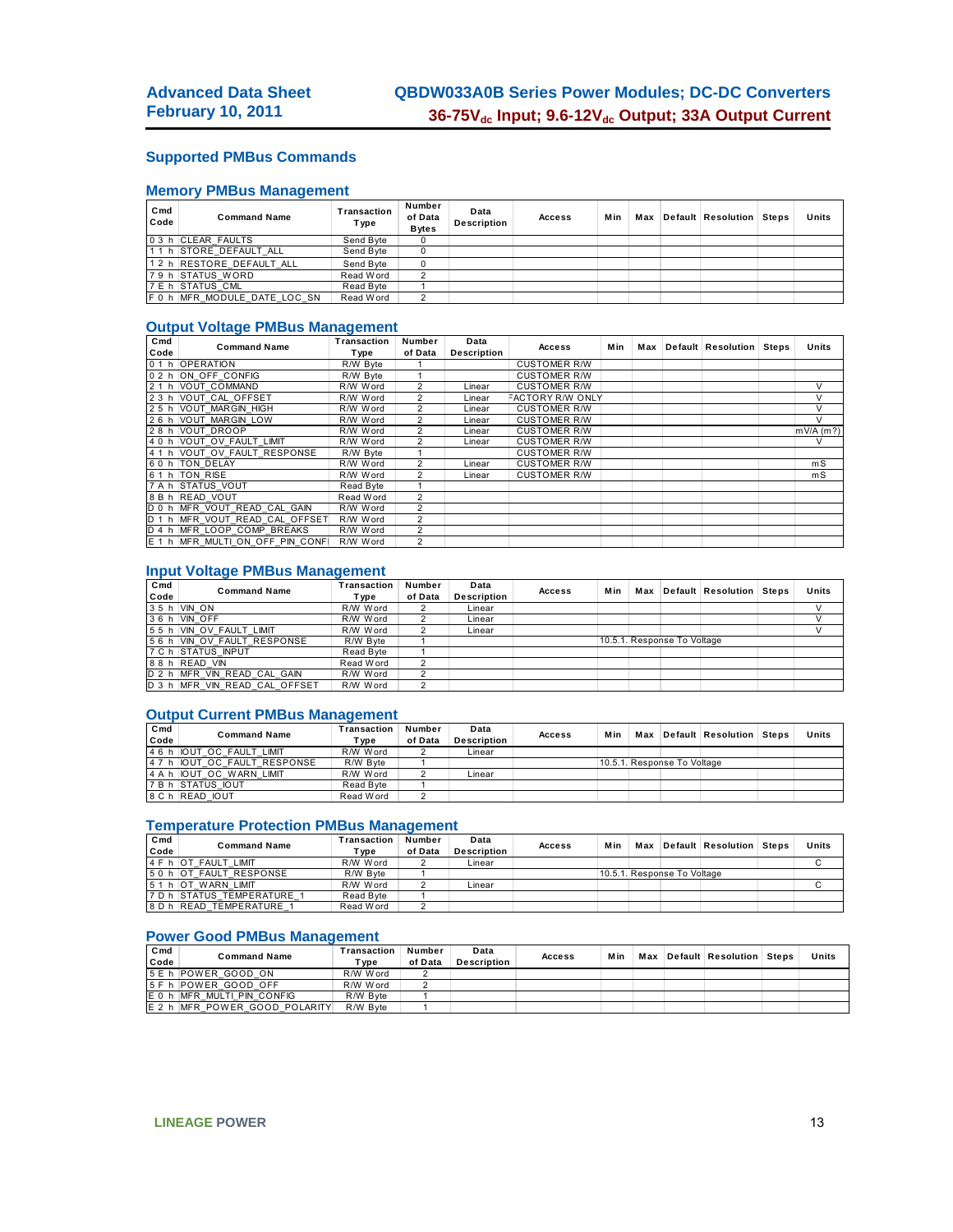### **Mechanical Outline for QBDW033A0B Through-hole Module**

Dimensions are in millimeters and [inches].

Tolerances: x.x mm  $\pm$  0.5 mm [x.xx in.  $\pm$  0.02 in.] (Unless otherwise indicated)

x.xx mm  $\pm$  0.25 mm [x.xxx in  $\pm$  0.010 in.]

- \*Top side label includes Lineage Power name, product designation, and data code.
- \*\* Standard pin tail length. Optional pin tail lengths shown in Table 2, Device Options.



**LINEAGE POWER** 14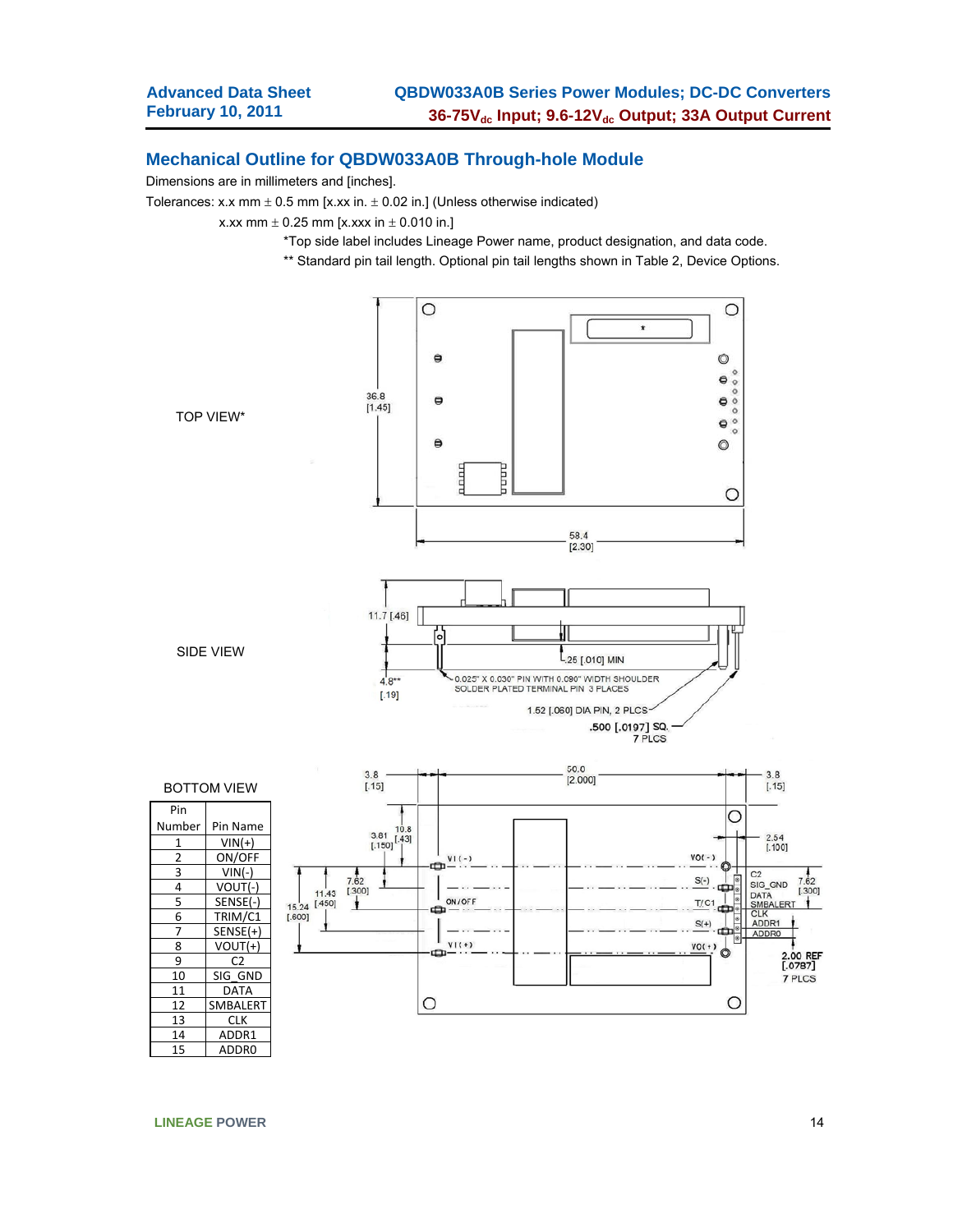### **Mechanical Outline for QBDW033A0B–H (Baseplate version) Module**

Dimensions are in millimeters and [inches].

Tolerances: x.x mm  $\pm$  0.5 mm [x.xx in.  $\pm$  0.02 in.] (Unless otherwise indicated)

x.xx mm  $\pm$  0.25 mm [x.xxx in  $\pm$  0.010 in.]



**LINEAGE POWER** 15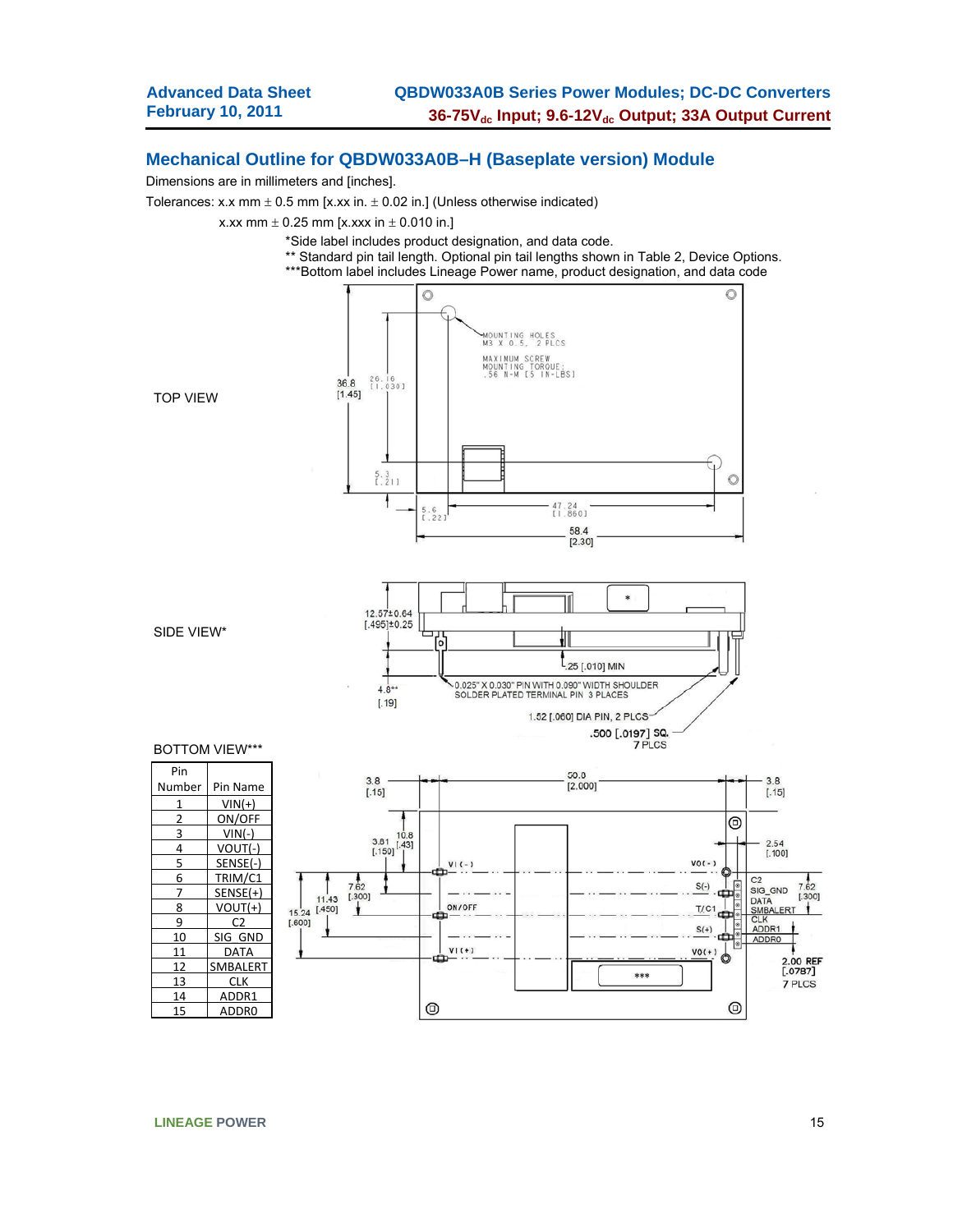### **Recommended Pad Layouts**

Dimensions are in millimeters and [inches].

Tolerances: x.x mm  $\pm$  0.5 mm [x.xx in.  $\pm$  0.02 in.[ (unless otherwise indicated) x.xx mm  $\pm$  0.25 mm [x.xxx in  $\pm$  0.010 in.]

### **Through-Hole Modules**